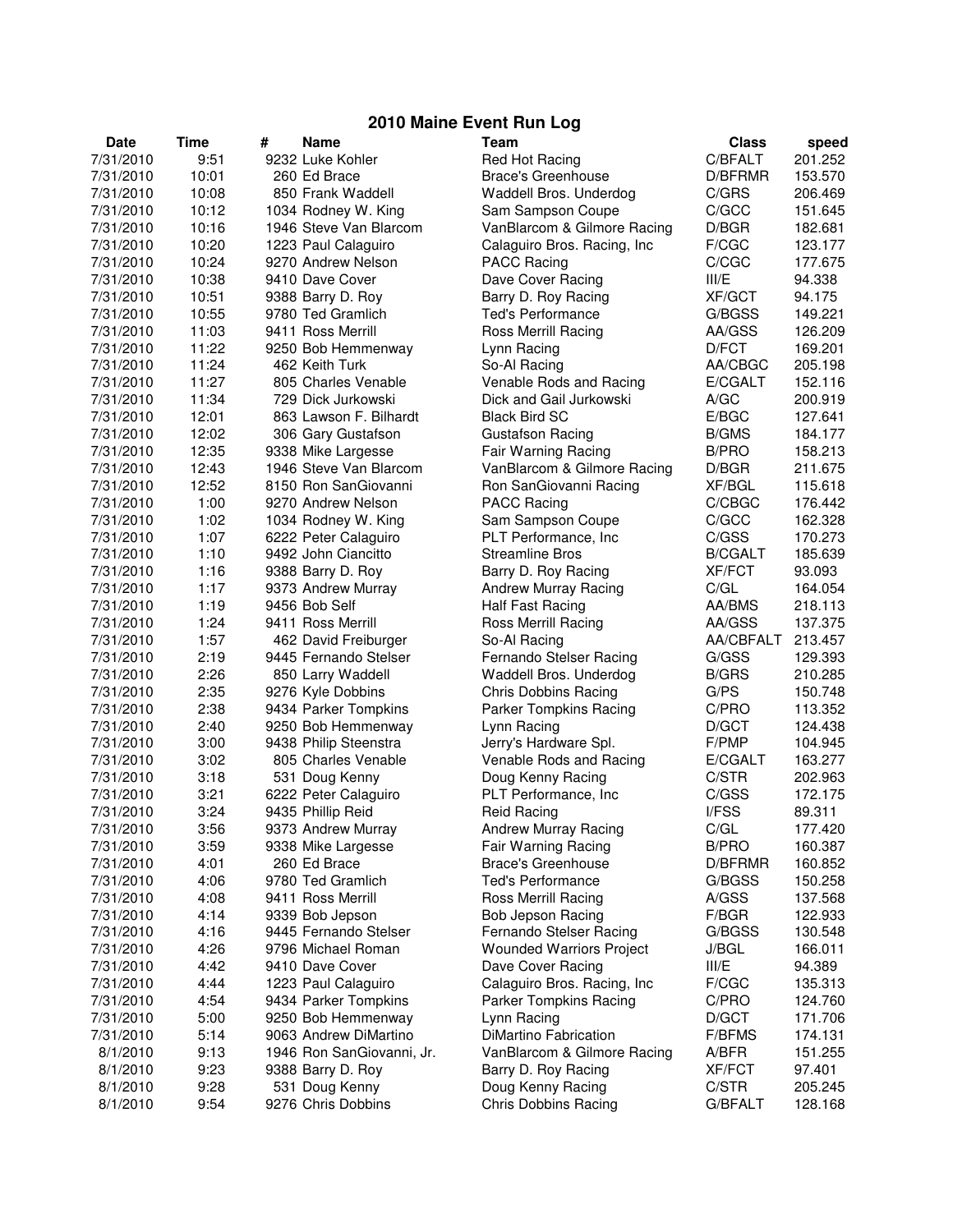| 8/1/2010  | 10:11        | 9778 Jason Theriault      | Jason Theriault                | F/BMMP             | 123.655 |
|-----------|--------------|---------------------------|--------------------------------|--------------------|---------|
| 8/1/2010  | 10:41        | 9338 Mike Largesse        | Fair Warning Racing            | <b>B/PRO</b>       | 164.768 |
| 8/1/2010  | 10:52        | 462 Tonya Turk            | So-Al Racing                   | AA/CBGALT 208.097  |         |
| 8/1/2010  | 10:53        | 9438 Philip Steenstra     | Jerry's Hardware Spl.          | F/PMP              | 105.638 |
| 8/1/2010  | 10:55        | 9456 Bob Self             | Half Fast Racing               | A/BGMS             | 215.723 |
| 8/1/2010  | 10:57        | 9270 Andrew Nelson        | <b>PACC Racing</b>             | C/CGALT            | 178.702 |
| 8/1/2010  | 11:13        | 9321 George Brockman      | George Brockman Racing         | A/GCT              | 168.558 |
| 8/1/2010  | 11:23        | 850 Larry Waddell         | Waddell Bros. Underdog         | C/FRS              | 159.951 |
| 8/1/2010  | 11:31        | 9445 Fernando Stelser     | Fernando Stelser Racing        | G/BGSS             | 130.625 |
| 8/1/2010  | 11:35        | 9063 Andrew DiMartino     | DiMartino Fabrication          | <b>F/BFMS</b>      | 178.013 |
| 8/1/2010  | 11:40        | 1946 Ron SanGiovanni, Jr. | VanBlarcom & Gilmore Racing    | A/BFR              | 185.563 |
| 8/1/2010  | 11:44        | 9388 Barry D. Roy         | Barry D. Roy Racing            | <b>XF/GCT</b>      | 97.737  |
|           | 12:20        | 9410 Dave Cover           | Dave Cover Racing              | III/E              |         |
| 8/1/2010  |              |                           |                                |                    | 95.284  |
| 8/1/2010  | 12:25        | 9270 Andrew Nelson        | <b>PACC Racing</b>             | AA/CGC             | 108.145 |
| 8/1/2010  | 12:31        | 9456 Bob Self             | Half Fast Racing               | <b>B/BGMS</b>      | 205.634 |
| 8/1/2010  | 12:34        | 802 Charles Venable       | Venable Rods and Racing        | E/CFALT            | 175.250 |
| 8/1/2010  | 12:54        | 9408 Jacob Barto          | <b>Risky Business</b>          | E/PS               | 125.158 |
| 8/1/2010  | 1:37         | 531 Doug Kenny            | Doug Kenny Racing              | C/STR              | 206.896 |
| 8/1/2010  | 1:39         | 1946 Ron SanGiovanni, Jr. | VanBlarcom & Gilmore Racing    | A/BFR              | 208.690 |
| 8/1/2010  | 1:56         | 9456 Andrew Krauss        | Half Fast Racing               | C/BGMS             | 211.759 |
| 8/1/2010  | 2:20         | 343 Mark Sotomayor        | Mark Sotomayor Racing          | E/BFSS             | 179.093 |
| 8/1/2010  | 2:35         | 253 Steve DiMartino       | Jesse's Girl                   | G/GL               | 171.601 |
| 8/1/2010  | 2:43         | 9063 Andrew DiMartino     | DiMartino Fabrication          | F/BFMS             | 182.466 |
| 8/1/2010  | 2:45         | 9276 Chris Dobbins        | Chris Dobbins Racing           | G/BFALT            | 147.984 |
| 8/1/2010  | 2:55         | 9373 Andrew Murray        | Andrew Murray Racing           | C/GL               | 180.385 |
| 8/1/2010  | 3:08         | 531 Doug Kenny            | Doug Kenny Racing              | C/STR              | 210.358 |
| 8/1/2010  | 3:24         | 9456 David Rudan, Jr      | <b>Half Fast Racing</b>        | C/BGT              | 217.517 |
| 8/1/2010  | 3:46         | 1223 Paul Calaguiro       | Calaguiro Bros. Racing, Inc    | F/CGC              | 137.019 |
| 8/1/2010  | 3:49         | 9492 John Ciancitto       | <b>Streamline Bros</b>         | <b>B/CFALT</b>     | 200.834 |
| 8/1/2010  | 3:51         | 7100 Gary Beineke         | Gary Beineke                   | AA/GCT             | 208.478 |
| 8/1/2010  | 3:54         | 9408 Jacob Barto          | <b>Risky Business</b>          | E/PS               | 134.216 |
| 7/31/2010 | 9:26         | 9731 Greg Neal            | <b>TLN Motorsports</b>         | APS/G-1000/        | 198.587 |
| 7/31/2010 | 9:32         | 9393 James Silk, Jr       | Tryitagain                     | M/G-1350/4         | 125.437 |
| 7/31/2010 | 9:42         | 9465 Roy Brooks           | <b>Brooks Racing</b>           | M/F-1650/4         | 195.503 |
| 7/31/2010 | 9:43         | 5112 Bill Warner          | Warner/Forstall Racing         | <b>MPS/BF-1350</b> | 273.356 |
| 7/31/2010 | 9:54         | 9102 Milton Paul          | <b>MP Racing</b>               | P/P-500/4          | 124.944 |
| 7/31/2010 | 10:42        | 9221 Bradley Everhart     | <b>Bradley Everhart Racing</b> | APS/BF-2000        | 197.044 |
| 7/31/2010 | 10:43        | 9421 C T Schaefer         | PRT Racing                     | P/PP-650/4         | 110.714 |
| 7/31/2010 | 10:47        | 9389 Tom Crompton         | Krypton Racing                 | MPS/G-175/4        | 65.696  |
| 7/31/2010 | 10:54        | 1400 Lloyd Frink, IV      | Sterling Hill Gang             | A/PG-350/4         | 72.49   |
| 7/31/2010 | 11:02        | 1111 Todd Dross           | Scott Guthrie Racing           | SC/F-1350/4        | 176.470 |
| 7/31/2010 | 11:09        | 9125 Brian Haenlein       | Brian Haenlein Racing          | M/VF-1350/4        | 96.074  |
| 7/31/2010 | 11:30        | 1110 Dean Sabatinelli     | Scott Guthrie Racing           | A/BG-1350/4        | 241.260 |
| 7/31/2010 | 11:33        | 9731 Greg Neal            | <b>TLN Motorsports</b>         | APS/G-1000/        | 202.110 |
| 7/31/2010 | 11:49        | 9465 Roy Brooks           | <b>Brooks Racing</b>           | M/F-1650/4         | 196.215 |
| 7/31/2010 | 11:52        | 9393 James Silk, Jr       | Tryitagain                     | M/G-1350/4         | 144.260 |
| 7/31/2010 | 12:21        | 9173 Richard Lorenson     | <b>Richard Lorenson Racing</b> | $P/P - 250/4$      | 103.880 |
| 7/31/2010 | 1:05         | 1110 Dean Sabatinelli     | Scott Guthrie Racing           | A/BG-1650/4        | 242.548 |
| 7/31/2010 |              |                           |                                |                    | 175.411 |
| 7/31/2010 | 1:09<br>1:22 | 1111 Todd Dross           | Scott Guthrie Racing           | SC/F-1650/4        |         |
|           |              | 1400 Lloyd Frink, IV      | Sterling Hill Gang             | A/PG-400/4         | 76.052  |
| 7/31/2010 | 1:48         | 9731 Greg Neal            | <b>TLN Motorsports</b>         | APS/F-1000/4       | 195.511 |
| 7/31/2010 | 1:49         | 1107 Josh Owen            | Scott Guthrie Racing           | A/BF-1650/4        | 218.314 |
| 7/31/2010 | 2:02         | 9383 Eric Paquette        | Eric Paquette Racing           | A/G-500/2          | 111.271 |
| 7/31/2010 | 2:04         | 9116 Joe Daly             | <b>Fairway Motorsports</b>     | A/PF-1350/4        | 153.455 |
| 7/31/2010 | 2:18         | 9393 James Silk, Jr       | Tryitagain                     | M/G-1350/4         | 154.724 |
| 7/31/2010 | 2:27         | 9173 Richard Lorenson     | <b>Richard Lorenson Racing</b> | P/P-250/4          | 105.687 |
| 7/31/2010 | 2:56         | 1402 Lloyd Frink, Sr      | Sterling Hill Gang             | M/PBG-650/4        | 79.503  |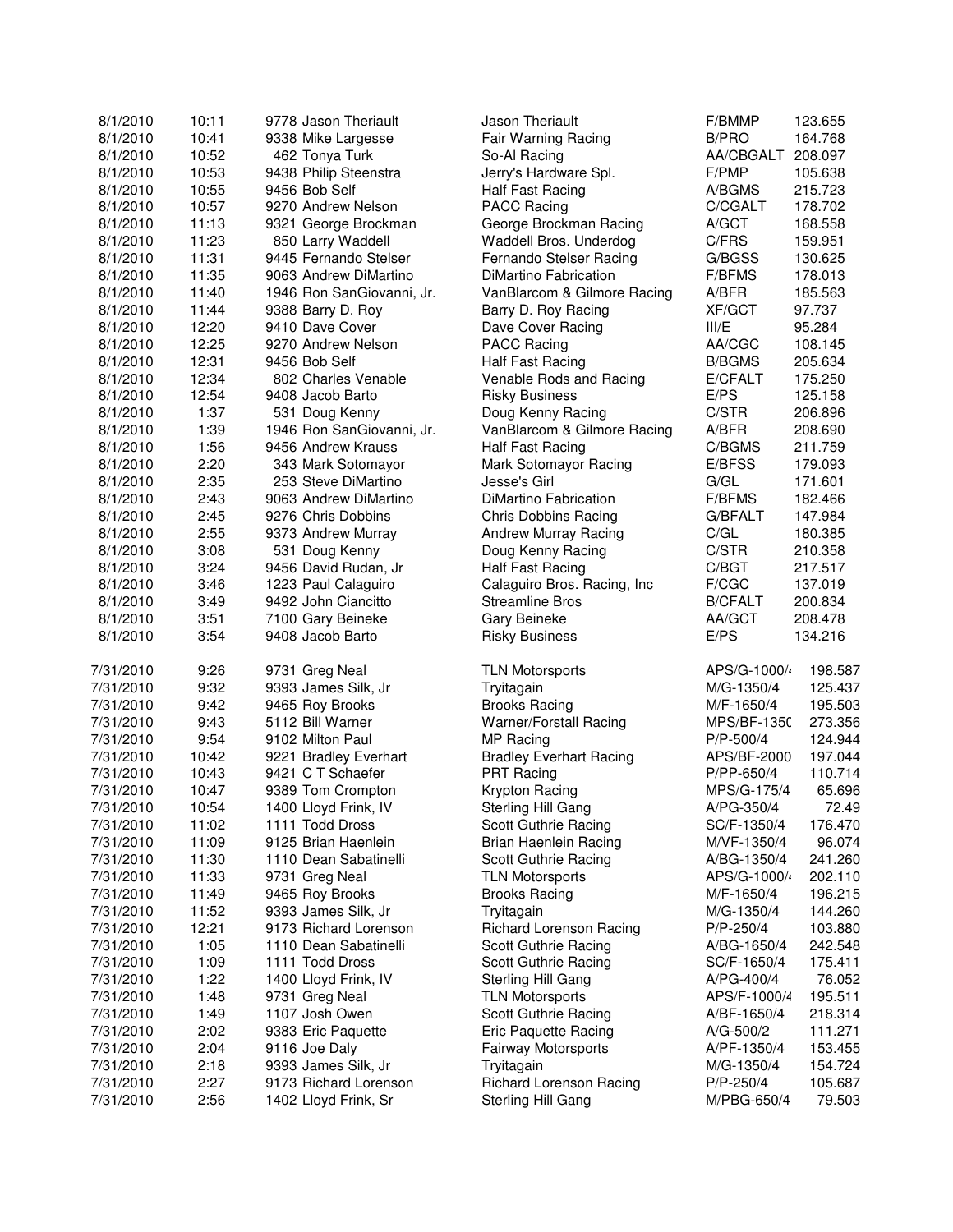| 7/31/2010 | 3:22           | 1110 Dean Sabatinelli                   | Scott Guthrie Racing           | A/BG-2000/4        | 244.260          |
|-----------|----------------|-----------------------------------------|--------------------------------|--------------------|------------------|
| 7/31/2010 | 3:28           | 9420 Warren Matthews                    | Coconut Customs                | M/G-400/2          | 94.735           |
| 7/31/2010 | 3:30           | 1111 Todd Dross                         | Scott Guthrie Racing           | SC/F-2000/4        | 171.520          |
| 7/31/2010 | 3:42           | 262 Bill Franey                         | Salt Wheels Racing             | APS/PF-2000        | 151.232          |
| 7/31/2010 | 3:44           | 9444 Phillip Campbell                   | <b>NTTRAIN</b>                 | MPS/BF-3000        | 229.060          |
| 7/31/2010 | 3:58           | 1107 Josh Owen                          | Scott Guthrie Racing           | A/BF-2000/4        | 222.540          |
| 7/31/2010 | 4:10           | 9393 James Silk, Jr                     | Tryitagain                     | M/G-1350/4         | 160.702          |
| 7/31/2010 | 4:18           | 9731 Greg Neal                          | <b>TLN Motorsports</b>         | APS/F-1000/4       | 198.146          |
| 7/31/2010 | 4:21           | 1400 Lloyd Frink, IV                    | Sterling Hill Gang             | A/PF-350/4         | 73.671           |
| 7/31/2010 | 4:29           | 9465 Roy Brooks                         | <b>Brooks Racing</b>           | M/F-1650/4         | 199.344          |
| 7/31/2010 | 4:30           | 9421 C T Schaefer                       | <b>PRT Racing</b>              | P/PP-650/4         | 111.630          |
| 7/31/2010 | 4:39           | 9116 Joe Daly                           | Fairway Motorsports            | A/PF-1350/4        | 153.848          |
| 7/31/2010 | 4:45           | 1401 Seth Frink                         | Sterling Hill Gang             | A/BF-175/2         | 71.540           |
| 7/31/2010 | 4:53           | 9383 Eric Paquette                      | Eric Paquette Racing           | A/G-500/2          | 115.033          |
| 7/31/2010 | 5:04           | 1402 Lloyd Frink, Sr                    | Sterling Hill Gang             | M/PBF-650/4        | 79.295           |
| 7/31/2010 | 5:08           | 9444 Phillip Campbell                   | <b>NTTRAIN</b>                 | <b>MPS/BF-3000</b> | 231.095          |
| 7/31/2010 | 5:18           | 1110 Dean Sabatinelli                   | Scott Guthrie Racing           | A/BG-3000/4        | 244.545          |
| 7/31/2010 | 5:32           | 1111 Todd Dross                         | Scott Guthrie Racing           | SC/F-3000/4        | 175.891          |
| 8/1/2010  | 8:51           | 9731 Greg Neal                          | <b>TLN Motorsports</b>         | APS/F-1000/4       | 203.536          |
| 8/1/2010  | 8:53           | 9383 Eric Paquette                      | Eric Paquette Racing           | A/G-500/2          | 119.507          |
| 8/1/2010  | 9:04           | 9173 Richard Lorenson                   | <b>Richard Lorenson Racing</b> | P/P-250/4          | 106.770          |
| 8/1/2010  | 9:15           | 9102 Milton Paul                        | MP Racing                      | P/P-500/4          | 127.213          |
| 8/1/2010  | 9:21           | 9465 Roy Brooks                         | <b>Brooks Racing</b>           | M/F-1650/4         | 202.853          |
| 8/1/2010  | 9:30           | 1440 Dean Sabatinelli                   | Sabatinelli/Guthrie Racing     | APS/BF-1000        | 205.301          |
| 8/1/2010  | 9:58           | 9389 Tom Crompton                       | Krypton Racing                 | M/G-175/4          | 64.409           |
| 8/1/2010  | 10:39          | 1111 Todd Dross                         | Scott Guthrie Racing           | SC/G-1350/4        | 166.982          |
| 8/1/2010  | 11:37          | 1402 Lloyd Frink, Sr                    | Sterling Hill Gang             | P/PP-500/4         | 80.002           |
| 8/1/2010  | 11:33          | 1110 Dean Sabatinelli                   | Sabatinelli/Guthrie Racing     | APS/BG-1350        | 264.130          |
| 8/1/2010  | 11:50          | 9526 Mike Brakel                        | 80 Theory                      | P/P-1650/4         | 206.256          |
| 8/1/2010  |                |                                         |                                | A/PBG-350/4        |                  |
|           | 11:55<br>11:59 | 1400 Lloyd Frink, IV<br>1401 Seth Frink | Sterling Hill Gang             | A/BF-175/2         | 76.964<br>82.251 |
| 8/1/2010  |                |                                         | Sterling Hill Gang             |                    |                  |
| 8/1/2010  | 12:11<br>12:14 | 1110 Dean Sabatinelli                   | Scott Guthrie Racing           | APS/BG-1650        | 267.006          |
| 8/1/2010  |                | 1302 Joe Timney                         | Twin Jugs Racing               | APS/F-3000/4       | 196.202          |
| 8/1/2010  | 12:36          | 9421 C T Schaefer                       | <b>PRT Racing</b>              | P/PP-650/4         | 114.480          |
| 8/1/2010  | 12:40          | 9526 Mike Brakel                        | 80 Theory                      | P/P-2000/4         | 205.221          |
| 8/1/2010  | 12:45          | 9389 Tom Crompton                       | Krypton Racing                 | MPS/F-175/4        | 67.333           |
| 8/1/2010  | 12:47          | 1400 Lloyd Frink, IV                    | Sterling Hill Gang             | A/PF-400/4         | 77.086           |
| 8/1/2010  | 12:53          | 9727 John Ubermath                      | John Ubermath Racing           | MPS/G-2000/        | 205.615          |
| 8/1/2010  | 1:05           | 1107 Josh Owen                          | Scott Guthrie Racing           | A/BF-3000/4        | 223.131          |
| 8/1/2010  | 1:06           | 9731 Greg Neal                          | <b>TLN Motorsports</b>         | APS/BG-1000        | 201.843          |
| 8/1/2010  | 1:08           | 1402 Lloyd Frink, Sr                    | Sterling Hill Gang             | P/PP-750/4         | 80.246           |
| 8/1/2010  | 1:13           | 9420 Warren Matthews                    | Coconut Customs                | M/G-400/2          | 100.756          |
| 8/1/2010  | 1:33           | 1401 Seth Frink                         | Sterling Hill Gang             | A/BF-250/2         | 80.343           |
| 8/1/2010  | 1:45           | 1110 Dean Sabatinelli                   | Scott Guthrie Racing           | APS/BG-2000        | 266.130          |
| 8/1/2010  | 1:59           | 262 Bill Franey                         | Salt Wheels Racing             | APS/PF-2000        | 158.208          |
| 8/1/2010  | 2:07           | 9526 Mike Brakel                        | 80 Theory                      | P/P-3000/4         | 205.883          |
| 8/1/2010  | 2:11           | 1400 Lloyd Frink, IV                    | Sterling Hill Gang             | A/PBF-400/4        | 75.204           |
| 8/1/2010  | 2:30           | 1107 Josh Owen                          | Scott Guthrie Racing           | A/BF-3001/4        | 225.637          |
| 8/1/2010  | 2:40           | 9190 William Hosler                     | William Hosler Racing          | MPS/G-2000/        | 207.794          |
| 8/1/2010  | 3:06           | 1400 Lloyd Frink, IV                    | Sterling Hill Gang             | A/PBG-400/4        | 76.982           |
| 8/1/2010  | 3:20           | 9444 Phillip Campbell                   | <b>NTTRAIN</b>                 | MPS/BF-3000        | 232.425          |
| 8/1/2010  | 3:22           | 9635 Greg Neal                          | <b>TLN Motorsports</b>         | MPS/F-350/4        | 104.130          |
| 8/1/2010  | 3:42           | 1110 Dean Sabatinelli                   | Scott Guthrie Racing           | APS/BG-3000        | 266.919          |
| 8/1/2010  | 3:50           | 1302 Joe Timney                         | Twin Jugs Racing               | APS/F-3000/4       | 199.476          |
| 8/1/2010  | 3:55           | 9173 Richard Lorenson                   | Richard Lorenson Racing        | $P/P - 250/4$      | 107.731          |
| 8/1/2010  | 4:00           | 9190 William Hosler                     | William Hosler Racing          | MPS/G-3000/        | 207.760          |
| 8/1/2010  | 4:02           | 1400 Lloyd Frink, IV                    | Sterling Hill Gang             | A/PBF/350/4        | 77.844           |
| 8/1/2010  | 4:04           | 9731 Greg Neal                          | <b>TLN Motorsports</b>         | APS/G-1000/        | 203.965          |
|           |                |                                         |                                |                    |                  |